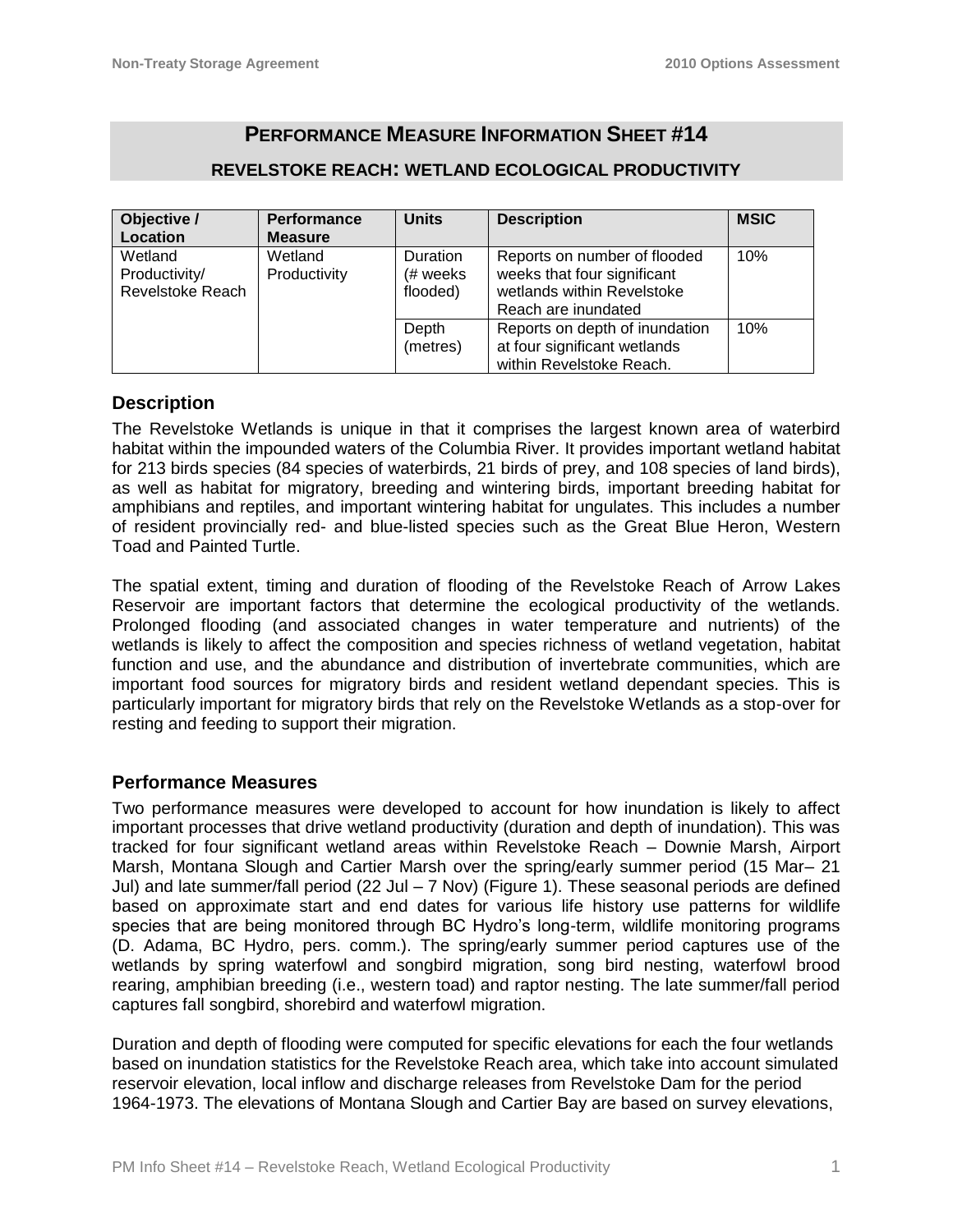while those for Downie Marsh and Airport Marsh are close approximations based on available orthophotos, the Digital Elevation Model for Revelstoke Reach, and field observations (D. Adama, pers. comm., F. Maltby, pers. comm.).



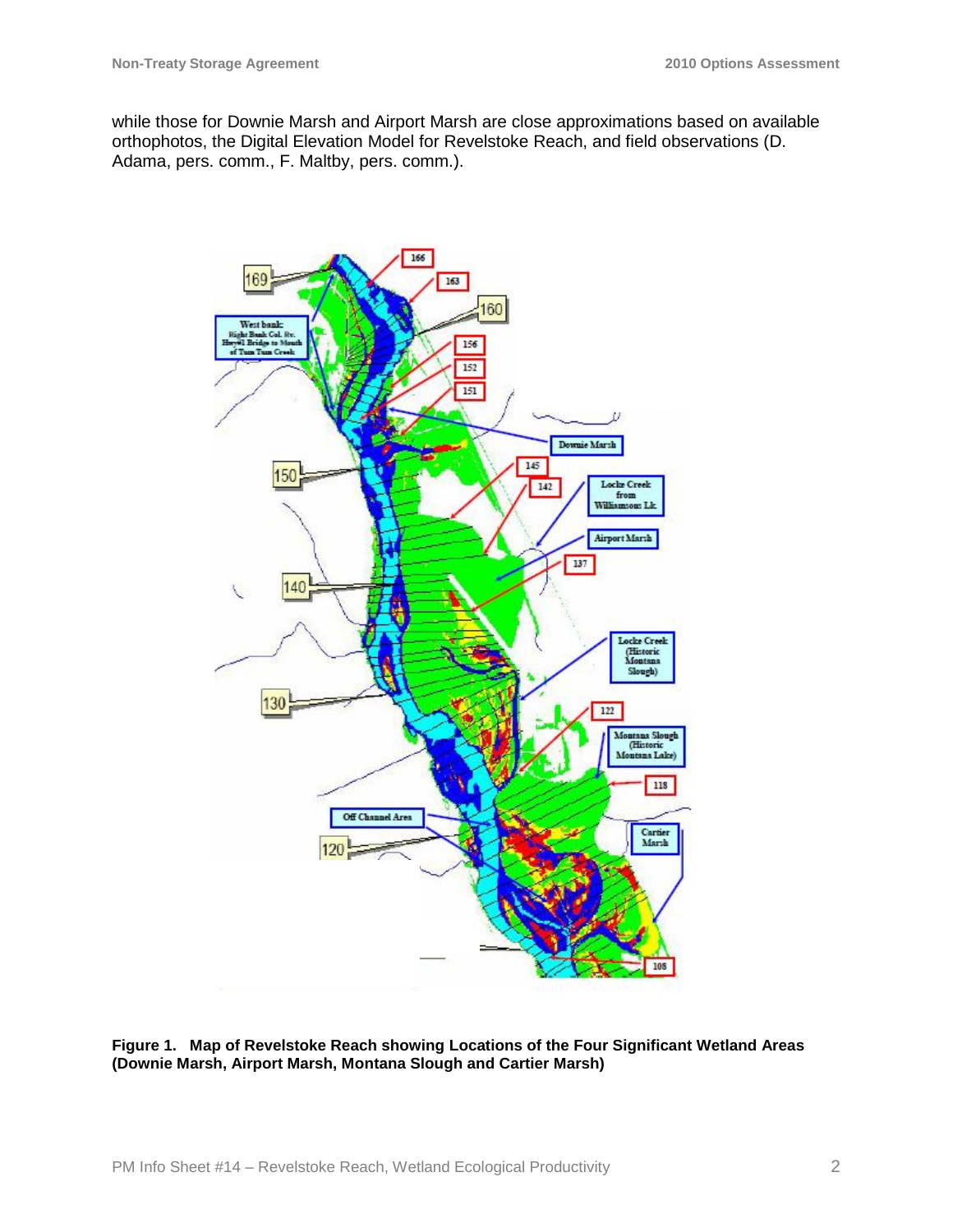| <b>Wetland Area</b> | Elevation (m) |  |
|---------------------|---------------|--|
| Downie Marsh        | 435.6         |  |
| Airport Marsh       | 438.3         |  |
| Montana Slough      | 436.3         |  |
| <b>Cartier Bay</b>  | 433.8         |  |

### **Base Elevations of Four Significant Wetlands**

# **Calculations**

The most recent version of the HEC-RAS model for the mid Columbia River was used to estimate water surface elevations at each of the key wetland areas. (Refer to the Mid Columbia River Fish Habitat PM Sheet for a description of the HEC-RAS model).The model is driven by Arrow Reservoir elevations (at Fauquier), discharge from Revelstoke Dam, and estimated local inflows. Water surface elevations are predicted for every week of the year from 1964 to 1973 based on the average local inflow by week, the average reservoir elevation by week, and the maximum hourly discharge from Revelstoke Dam by week.

The effects of water surface elevation on wetland productivity are modeled by predicting the number of weeks over the spring/summer and summer/fall periods during which each of the wetland elevations is inundated, and the magnitude of flooding at each wetland. As the HEC-RAS model calculates the elevation at each cross section as a function of both reservoir elevations and dam discharges, areas closer to the dam (e.g., Downie) can experience greater flooding at any given time than those further downstream (e.g., Cartier) even though it has a slightly higher base elevation (Figure 1).

# **Key Assumptions and Uncertainties**

- Each scenario is simulated using the same set of system constraints, input assumptions (e.g., load forecasts) and historic basin inflows (1964-1973).
- Assumes that the seasons of use and elevations of each wetland are correct.
- Assumes that the seasonal range of water elevations within each wetlands that fall outside of the influence of the reservoir are consistent in timing and magnitude.

# **Results**

### **Downie Marsh**

During the spring/early summer period, none of the scenarios would perform significantly different in terms of duration or magnitude of inundation of the Downie Marsh. However, Scenario D (no NTS) would cause the marsh to be inundated significantly more (i.e., greater flooded depth) during the late summer/fall than the "with NTS" scenarios (Figure 2). Duration of inundation would be identical across the scenarios, as the marsh would be flooded for the full 15-week period.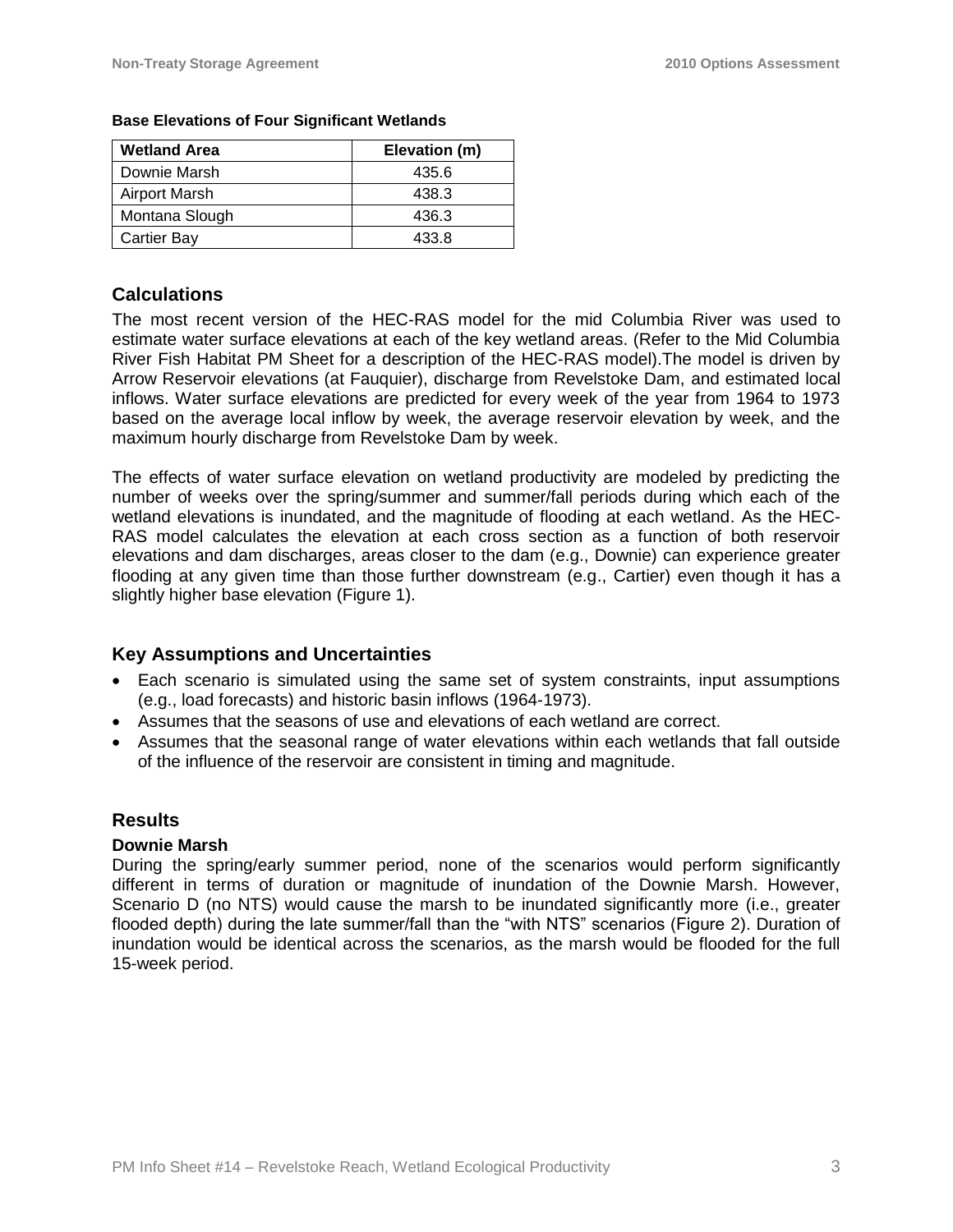### **Airport Marsh**

On average, Scenario D would cause Airport Marsh to be inundated longer and to a greater extent than Scenarios A, B and C during both the early spring/summer and late summer/fall periods (Figure 3).

### **Montana Slough**

All of the scenarios would perform similarly in terms of duration and extent of flooding of Montana Slough during the spring/early summer period (Figure 4). However, during the late summer/fall period, Scenario D would keep the reservoir higher than the "with NTS" scenarios causing a significantly greater number of flooded weeks and depth of flooding.

### **Cartier Bay**

During the spring/early summer period, all of the scenarios would perform similarly in term of duration and depth of inundation of Cartier Bay. However, Scenario D would cause a significantly greater number of flooded weeks and depth of flooding during the late summer/fall period (Figure 5). Scenario A (4.5 MAF) would perform best at minimizing the duration of flooding of Cartier Bay, while Scenario B (3.0 MAF) would perform best at minimizing the depth of flooding.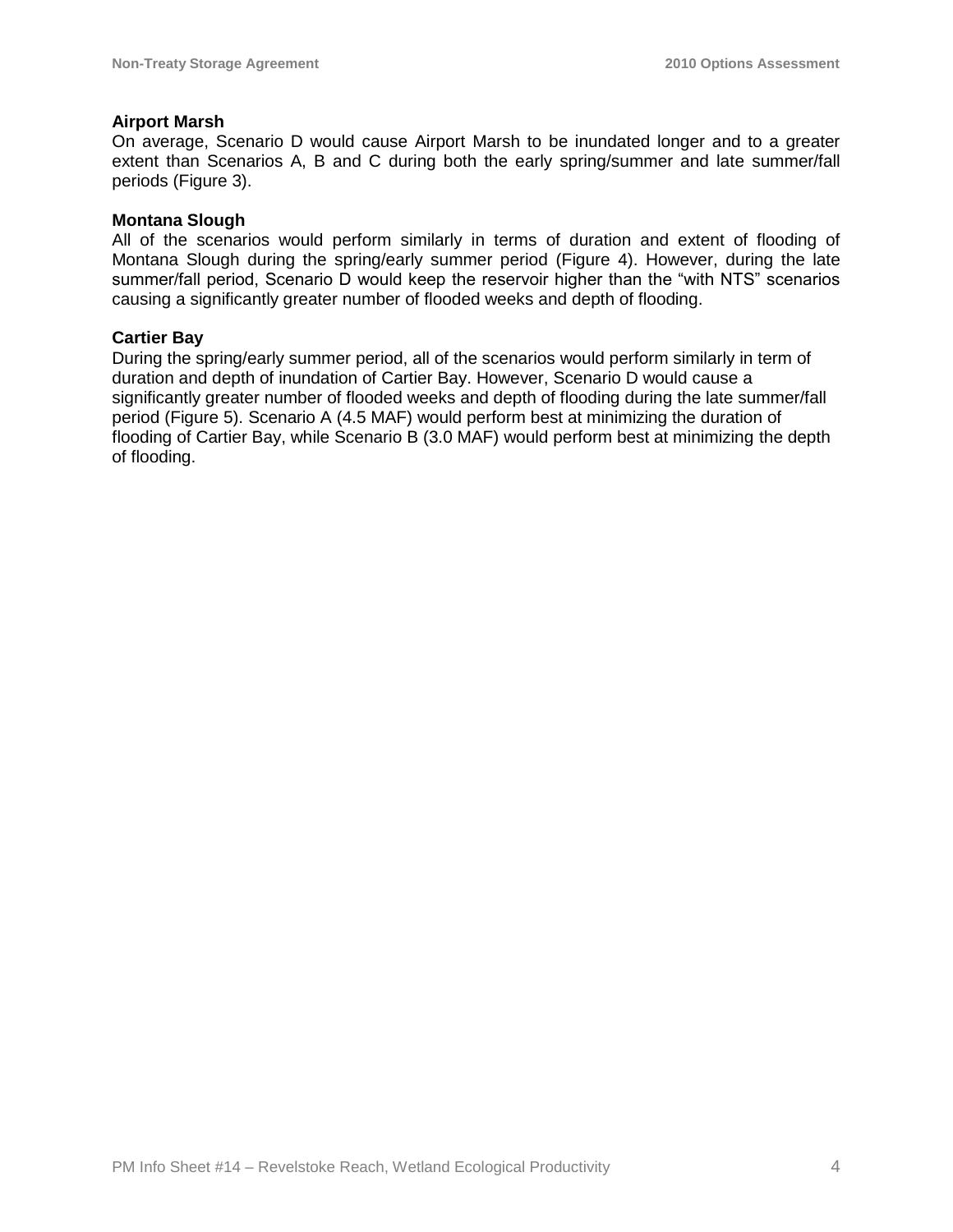

#### **Figure 2. Downie Marsh - Flooded Duration (weeks) & Average Flooded Depth (m)**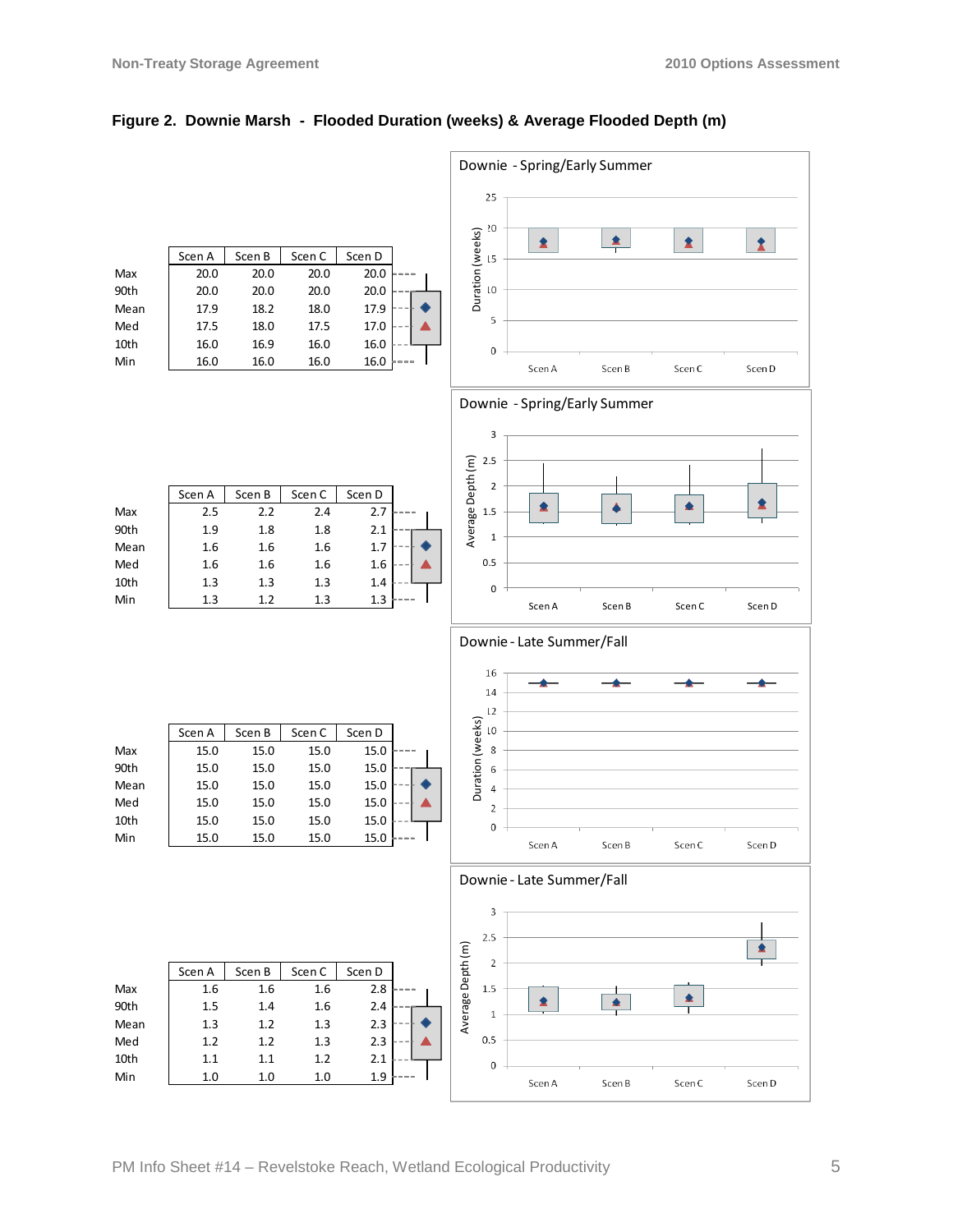

### **Figure 3. Airport Marsh - Flooded Duration (weeks) & Average Flooded Depth (m)**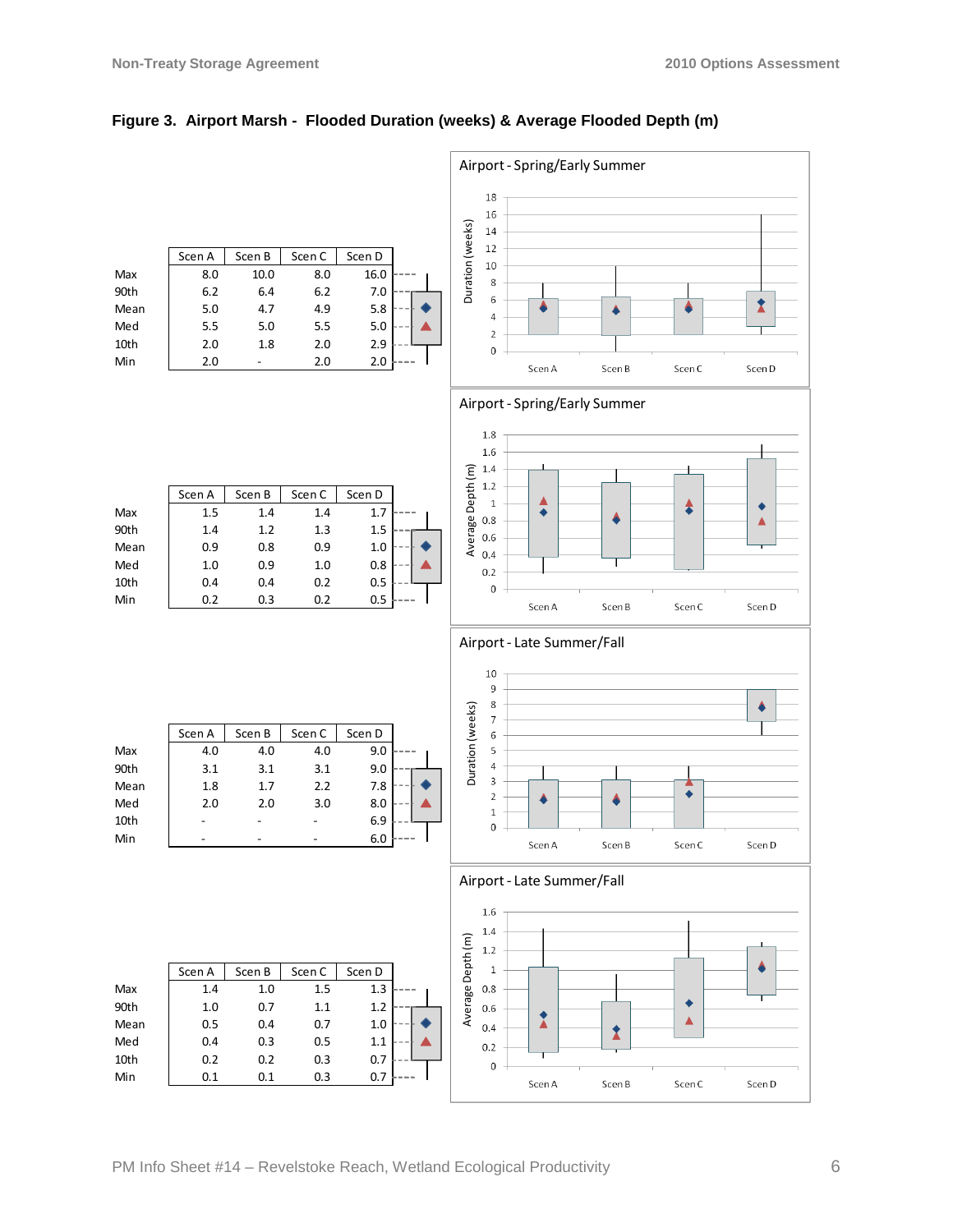### **Figure 4. Montana Slough - Flooded Duration (weeks) & Average Flooded Depth (m).** Red-shaded results carried forward into Consequence Table.